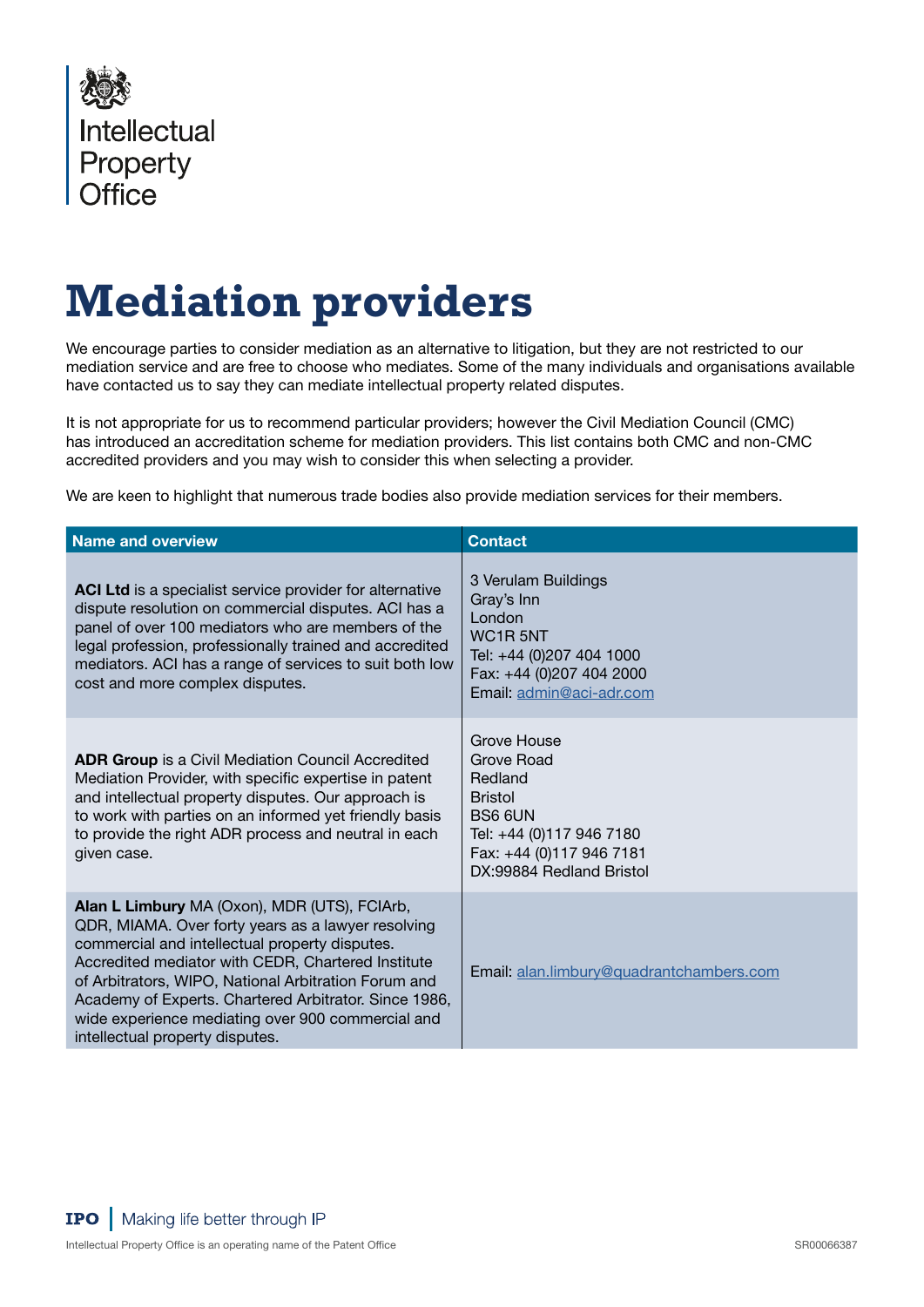| <b>Name and overview</b>                                                                                                                                                                                                                                                                                                                                                                                                                                                                                                                                                                                                                                                                                                                                                                                                                                                                                                                             | <b>Contact</b>                                                                                                                                      |
|------------------------------------------------------------------------------------------------------------------------------------------------------------------------------------------------------------------------------------------------------------------------------------------------------------------------------------------------------------------------------------------------------------------------------------------------------------------------------------------------------------------------------------------------------------------------------------------------------------------------------------------------------------------------------------------------------------------------------------------------------------------------------------------------------------------------------------------------------------------------------------------------------------------------------------------------------|-----------------------------------------------------------------------------------------------------------------------------------------------------|
| Amanda Louise Michaels, a barrister called in<br>1981, specialising in intellectual property law.<br>Trained through ADR Chambers in 2002. Founder<br>Member of the IP and Media ADR Group. Mediator<br>with Clerksroom (specialist IP panel) IP specialist<br>mediator.'I act as an independent mediator and<br>accept direct appointments through my clerk, as<br>well as through Clerksroom. I have experience of a<br>wide variety of intellectual property and commercial<br>mediations, as mediator, assistant mediator and<br>as counsel.'                                                                                                                                                                                                                                                                                                                                                                                                    | <b>Hogarth Chambers</b><br>Tel: +44 (0)20 7404 0404<br>Fax: +44 (0)20 7404 0505<br>Email: barristers@hogarthchambers.com                            |
| Andy Millmore, Partner IP Group and Head of Litigation<br>Harbottle & Lewis LLP.Accredited mediator (Regent's<br>College of Psychotherapy and Counselling Psychology).<br>Associate Member of CITMA. Over 25 years'<br>experience in the IP and litigation fields.                                                                                                                                                                                                                                                                                                                                                                                                                                                                                                                                                                                                                                                                                   | Harbottle & Lewis LLP<br>14 Hanover Square<br>London<br>W1S1HP<br>T: +44 (0)20 7667 5000<br>D: +44 (0)20 7667 5153<br>F: +44 (0)20 7667 5100        |
| Andrew Hildebrand is an experienced full-time<br>independent mediator. He specialises in resolving<br>media, entertainment, sport, franchising, brand<br>licensing, copyright/IP and insurance disputes, here<br>and abroad. He also helps parties have awkward<br>commercial conversations safely, ensuring that<br>important business relationships stay intact.<br>One of the few UK mediators who has extensive<br>commercial experience acting as the client and<br>understanding issues from a variety of perspectives,<br>having worked on either side of the fence, e.g. as<br>buyer and seller. He has worked for entertainment<br>companies for over 20 years brokering deals,<br>managing relationships and resolving disputes. He is<br>also a solicitor and former Mishcon de Reya partner.<br>Andrew works both independently and as a panellist<br>with UK mediation providers 'In Place of Strife' and<br><b>JAMS</b> International. | Tel: +44 (0)207 286 0272<br>Mob: +44 (0)7767 618 086<br>Email: Andrewhildebrand515@yahoo.com                                                        |
| Anna Carboni. Born 1963; graduated in Natural<br>Sciences 1984; admitted as Solicitor 1988; called<br>to the Bar 2003. CEDR accredited barrister focusing<br>on IP, IT and related legal work, with strong<br>commercial background as former partner and<br>board member of international law firm. 20 years +<br>practice. Nominet panellist for domain name disputes.<br>Experience as mediator and party representative in<br>several mediations.                                                                                                                                                                                                                                                                                                                                                                                                                                                                                                | <b>Wilberforce Chambers</b><br>8 New Square<br>Lincoln's Inn<br>London<br>WC2A 3QP<br>Tel: +44 (0)20 7306 0102<br>Email: acarboni@wilberforce.co.uk |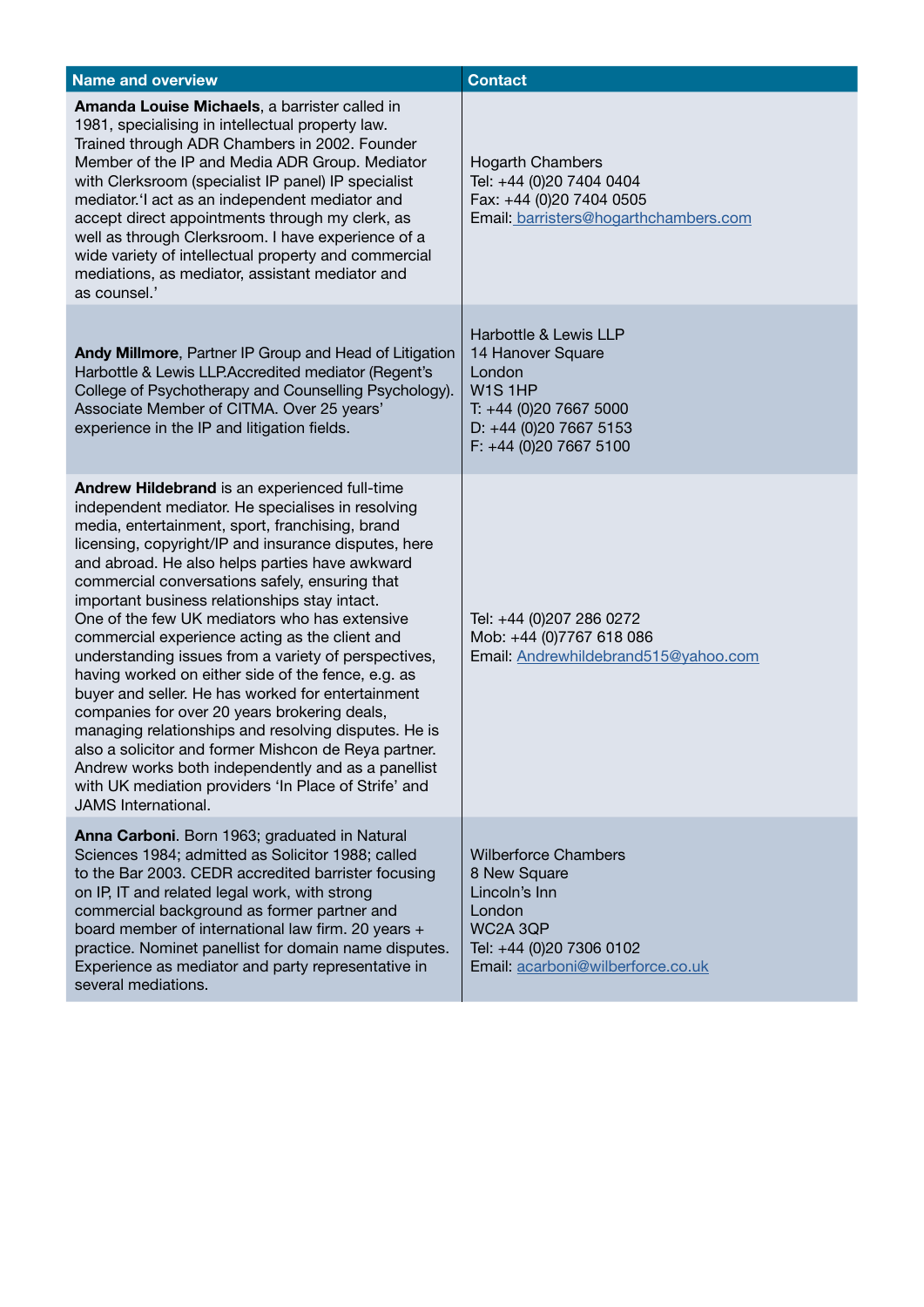| <b>Name and overview</b>                                                                                                                                                                                                                                                                                                                                                                                                                                                                                                                                                                                                                                                                                                                                                                                                                                                                                                                                                                                                                                                                                                                                                                                                                                                                                                                                                                                             | <b>Contact</b>                                                                                                                                                                        |
|----------------------------------------------------------------------------------------------------------------------------------------------------------------------------------------------------------------------------------------------------------------------------------------------------------------------------------------------------------------------------------------------------------------------------------------------------------------------------------------------------------------------------------------------------------------------------------------------------------------------------------------------------------------------------------------------------------------------------------------------------------------------------------------------------------------------------------------------------------------------------------------------------------------------------------------------------------------------------------------------------------------------------------------------------------------------------------------------------------------------------------------------------------------------------------------------------------------------------------------------------------------------------------------------------------------------------------------------------------------------------------------------------------------------|---------------------------------------------------------------------------------------------------------------------------------------------------------------------------------------|
| Avi Dolties (Solicitor & Accredited Mediator) MRN<br>Solicitors. He specialises in resolving costs disputes<br>or general litigation disputes, particularly where legal<br>costs or cultural divides are in issue. Avi is able to<br>mediate nationally and internationally. Avi's firm belief<br>when resolving disputes is that it is not a matter of<br>reaching a compromise or splitting the difference, but<br>rather a matter of truly attaining the very best result<br>for all participants. Avi's aim is to develop a rapport<br>with all parties in the mediation process to thoroughly<br>explore the issues, creating an open environment<br>allowing the participants to reach a settlement.<br>With his extensive experience as a negotiator and<br>advocate, he is not afraid to challenge perceptions<br>where necessary encouraging the participants to<br>assess their own standpoints and reach a resolution.<br>One of the few UK mediators who has comprehensive<br>knowledge of legal costs. He has worked in the legal<br>cost industry for over a decade brokering agreements,<br>managing relationships and resolving disputes. He is<br>registered with Civil Mediation Council (http://www.<br>civilmediation.org/members) and is also a Solicitor<br>(SRA ID:534625). Avi works both independently and as<br>a panellist with UK mediation providers 'Pro-mediate'<br>and 'Clerksroom'. | Halifax House,<br>93-101 Bridge Street,<br>Manchester, M3 2GX<br>Tel: +44 (0)161 830 8477<br>Email: avi@costexperts.co.uk<br>Web: www.costexperts.co.uk                               |
| <b>Bill Barnett CMgr MCMI MInstKT, Accredited</b><br>Mediator. Bill has extensive experience<br>commercialising IP from Research Establishments,<br>having successfully project managed two successful<br>spin-out companies, and a number of licence deals.<br>He applies this practical experience by specialising<br>in the disputes that can arise between inventor(s),<br>their host Institution and investors. As well as being<br>an Accredited Mediator, Bill is a member of the CMC,<br>PMA and the MinstKT, and is a Chartered Manager.                                                                                                                                                                                                                                                                                                                                                                                                                                                                                                                                                                                                                                                                                                                                                                                                                                                                    | <b>ThirdSide Dispute Mediation</b><br>47 Windrush<br>Highworth<br>Swindon<br>SN6 7DT<br>Mob: +44 (0)7834 954 918<br>Tel: +44 (0)1793 763 871<br>Email: bill@thirdside-mediation.co.uk |
| Dr Bill Tyrrell, an experienced chemist, patent<br>and pharmaceutical industry professional seeking<br>mediation opportunities, especially in the IP field.<br>Recent qualification in teaching English to speakers of<br>other languages a possible asset in relation to parties<br>where English is not a first language.                                                                                                                                                                                                                                                                                                                                                                                                                                                                                                                                                                                                                                                                                                                                                                                                                                                                                                                                                                                                                                                                                          | Tel: +44 (0)1737 247 792<br>Mob: +44 (0)7880 792 847<br>Email: billandbridget_tyrrell@hotmail.com                                                                                     |
| <b>Boyes Turner, leading regional IP, IT and technology</b><br>law firm based in the Thames Valley dealing with all<br>aspects of dispute resolution and transactional advice.<br>Experience in ADR including mediation and arbitration<br>as mediators and arbitrators on behalf of clients in this<br>field. Intellectual property experience includes Eurpore,<br><b>USA and Australasia.</b>                                                                                                                                                                                                                                                                                                                                                                                                                                                                                                                                                                                                                                                                                                                                                                                                                                                                                                                                                                                                                     | <b>Boyes Turner</b><br>Abbots house<br><b>Abbey Street</b><br>Reading<br><b>Berkshire</b><br>RG1 3BD<br>Tel: +44 (0)118 952 7247                                                      |
| <b>Bristows</b> , a leading IP, IT and technology law firm<br>dealing with all aspects of dispute resolution and<br>transactions. Dedicated to ADR with experience of<br>all ADR methods and a practice involving both the<br>provision of specialist mediators and representation of<br>clients in mediation and arbitration.                                                                                                                                                                                                                                                                                                                                                                                                                                                                                                                                                                                                                                                                                                                                                                                                                                                                                                                                                                                                                                                                                       | <b>Bristows</b><br>3 Lincoln's Inn Fields<br>London<br>WC2A 3AA<br>Tel: +44 (0)20 7400 8000<br>Fax: +44 (0)20 7400 8050                                                               |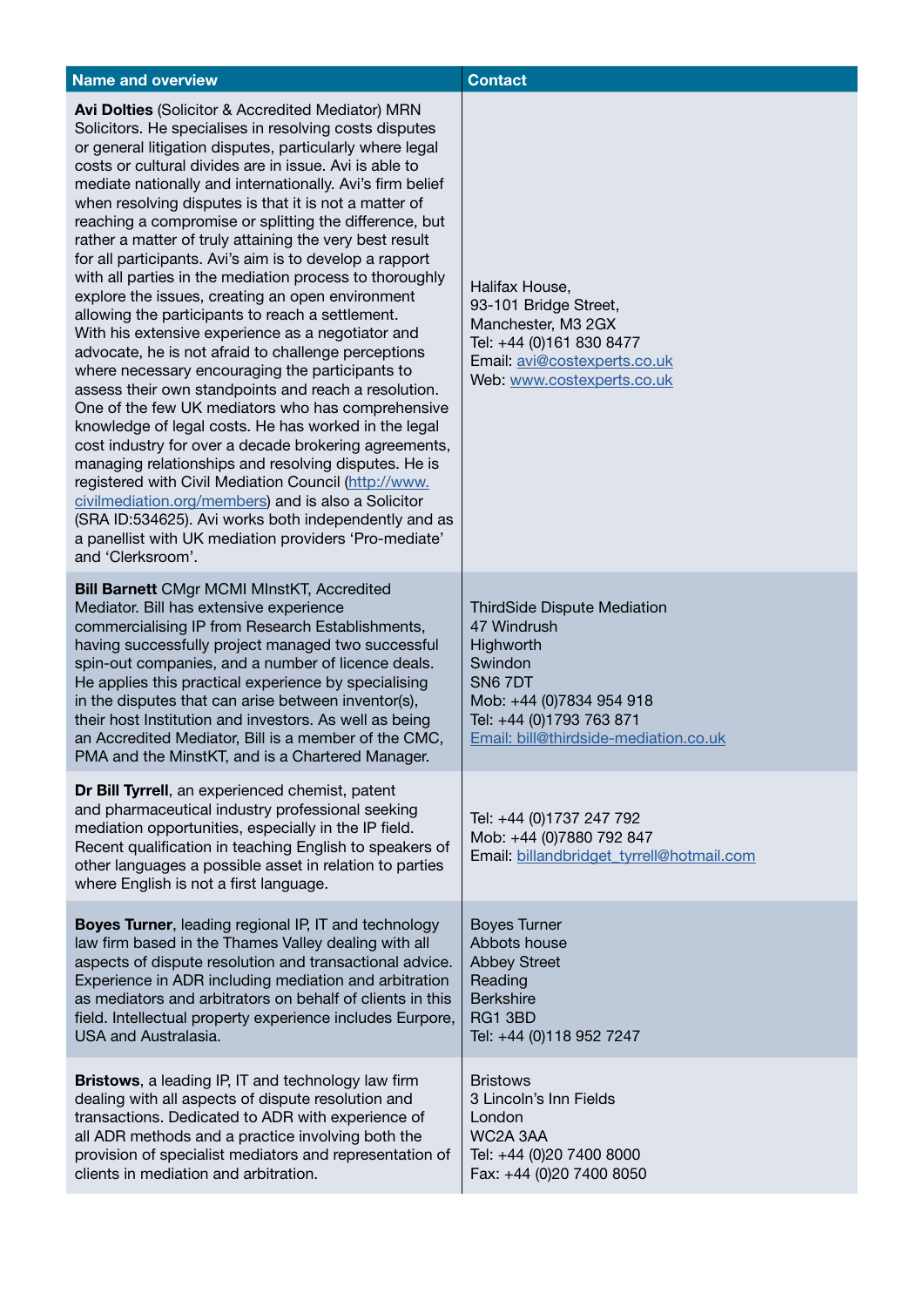| <b>Name and overview</b>                                                                                                                                                                                                                                                                                                                                                                                                     | <b>Contact</b>                                                                                                                                                                                                                              |
|------------------------------------------------------------------------------------------------------------------------------------------------------------------------------------------------------------------------------------------------------------------------------------------------------------------------------------------------------------------------------------------------------------------------------|---------------------------------------------------------------------------------------------------------------------------------------------------------------------------------------------------------------------------------------------|
| <b>CEDR Solve, Europe's leading commercial mediation</b><br>provider and has handled over 11,000 mediation<br>referrals and, with 7% of the cases mediated last year<br>being intellectual property disputes, it has substantial<br>sector experience. CEDR Solve is one of the few<br>truly independent dispute resolution providers with<br>law firms, mediators nor special interest groups as<br>financial stakeholders. | Centre for Effective Dispute Resolution International<br><b>Dispute</b><br><b>Resolution Centre</b><br><b>70 Fleet Street</b><br>London<br>EC4Y 1EU<br>Tel: +44 (0)20 7536 6060<br>Fax: +44 (0)20 7536 6061<br>Email: mediate@cedrsolve.com |
| <b>Charles Middleton-Smith, CEDR Registered</b><br>Mediator. Approximately 60 mediations - rated<br>in Chambers Directory 2001-2006 as a mediator,<br>including "for his work in defamation" and "a popular<br>choice as mediator, particularly for the IP, media and<br>entertainment sectors" and has recently mediated on<br>subjects including trade marks and software.                                                 | Hammonds<br>Tel: +44 (0)870 839 1482<br>Email: Charles.Middleton-Smith@Hammonds.com                                                                                                                                                         |
| Christopher J.L. Ryan LLB(Lond) accredited CEDR<br>Mediator, Member of INTA's International Panel of<br>Neutrals Fellow of the Chartered Institute of Arbitrators<br>Deputy Chairman of the Information Tribunal<br>Appointed Mediator Under Court of Appeal Mediation<br>Scheme. Mediation Experience in Disputes Involving<br>IT, Housing Associations Employment and<br>Profession Negligence.                            | <b>Norton Rose</b><br>Tel: +44 (0)20 7444 2613<br>Email: chris.ryan@nortonrose.com                                                                                                                                                          |
| Christopher Morcom QC. Founder Member of the<br>IP and Media ADR Group. Mediator with ADR<br>Chambers (UK) Ltd. Members of INTA's International<br>panel of Neutrals.                                                                                                                                                                                                                                                        | <b>Hogarth Chambers</b><br>Tel: +44 (0)20 7404 0404<br>Email: cmorcom@hogarthchambers.com                                                                                                                                                   |
| <b>Clerksroom</b> host and run the National Mediation<br>Helpline and the Family Mediation helpline for the<br>DCA and have on their panel a distinguished group<br>of former Law Lords, Court of Appeal Judges, other<br>retired judges, QCs and other barristers and solicitors<br>who are fluent in patent issues - as well as being<br>trained, insured and accredited mediators.                                        | Equity House Blackbrook Park Avenue<br>Taunton<br>Somerset<br><b>TA10 9TD</b><br><b>or</b><br>199 Strand<br>London<br>WC2R 1DR Tel: Mike Norton on +44 (0)845 083 300                                                                       |
| <b>Conrad Meehan</b> MA (Cantab), DCA. Trained as a<br>mediator with London School of Mediation, Conrad<br>is also a Trading Standards Officer. Conrad offers<br>cost-effective options for smaller claims, including<br>mediation by telephone. Conrad is based in King's<br>Lynn, Norfolk and can travel within East Anglia and the<br>surrounding areas.                                                                  | Web: www.conradmeehan.co.uk<br>Tel: +44 (0)1553 886 599<br>Mob: +44 (0)7503 651 522<br>Email: mediation@conradmeehan.co.uk                                                                                                                  |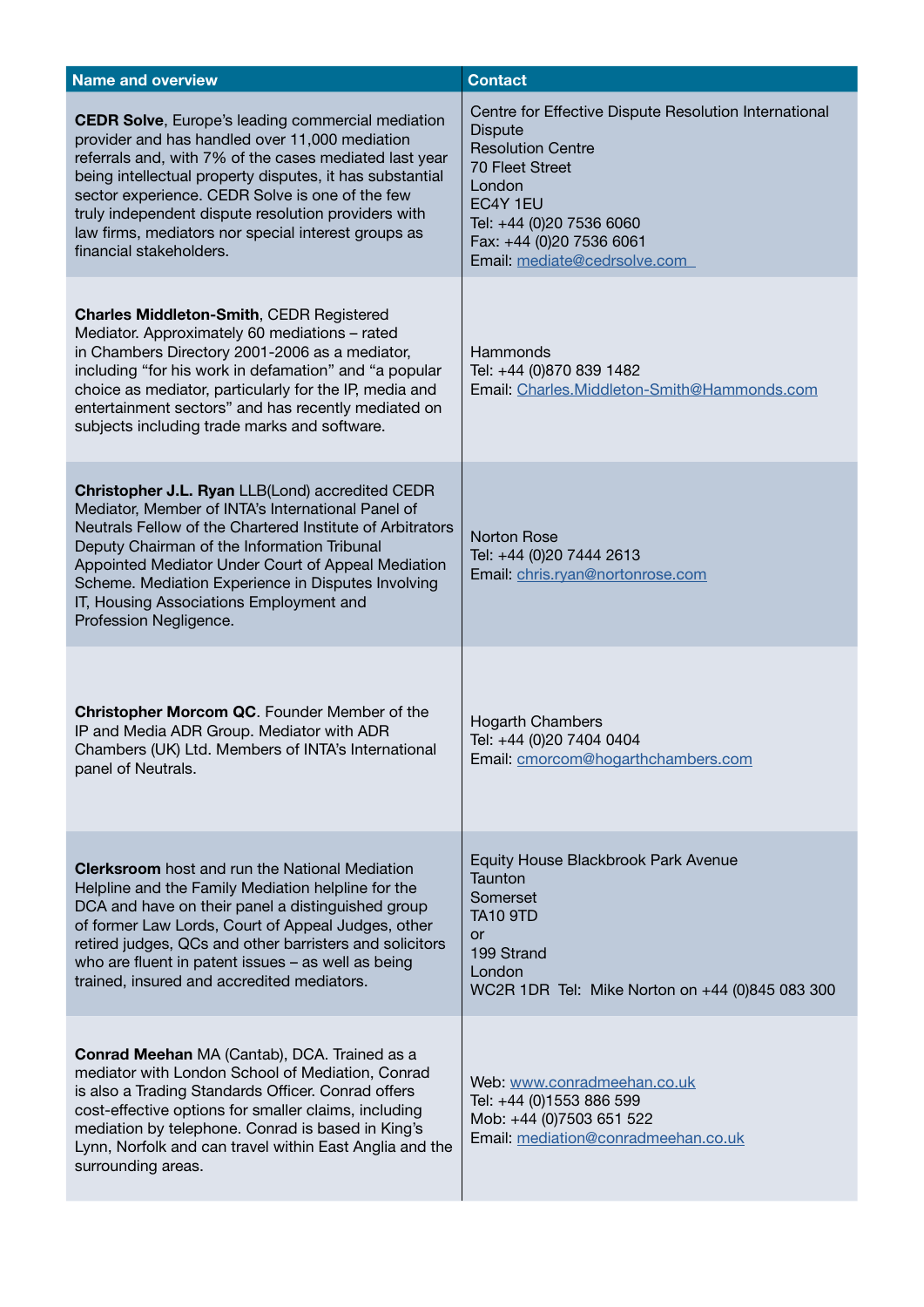| <b>Name and overview</b>                                                                                                                                                                                                                                                                                                                                                                                                                                                                                                                                                                                                                                                                                    | <b>Contact</b>                                                                                                                                                                                                                                                                                                                          |
|-------------------------------------------------------------------------------------------------------------------------------------------------------------------------------------------------------------------------------------------------------------------------------------------------------------------------------------------------------------------------------------------------------------------------------------------------------------------------------------------------------------------------------------------------------------------------------------------------------------------------------------------------------------------------------------------------------------|-----------------------------------------------------------------------------------------------------------------------------------------------------------------------------------------------------------------------------------------------------------------------------------------------------------------------------------------|
| <b>Cultural Enterprise Office supports Scotland's</b><br>creative businesses through all stages of their<br>business journey - including when disputes arise. The<br>Cultural Enterprise Office provides FREE specialist<br>information and advice, as well as training and<br>networking opportunities. Just a quick phone call<br>away during normal working hours, Monday to Friday,<br>9am to 5pm. And open late on a Wednesday, until<br>8pm. Whether you want to request an advice session,<br>or just find out how the Cultural Enterprise Office could<br>help you, the number to call is 0333 999 7989.                                                                                            | <b>Cultural Enterprise Office</b><br>Studio 114<br>First Floor, South Block<br>60-64 Osborne Street<br>Glasgow<br>G1 5QH<br>Tel: +44 (0)333 999 7989<br>Email: info@culturalenterpriseoffice.co.uk<br>Web: www.culturalenterpriseoffice.co.uk                                                                                           |
| David Copp BSc, CPA, EPA, MITMA.                                                                                                                                                                                                                                                                                                                                                                                                                                                                                                                                                                                                                                                                            | Tel: +44 (0)1473 660 600<br>Fax: +44 (0)1473 660 612<br>Email: dcopp@dummett.com                                                                                                                                                                                                                                                        |
| Debra Sullivan LLB, Barrister, MITMA CEDR<br>Accredited and WIPO Course.                                                                                                                                                                                                                                                                                                                                                                                                                                                                                                                                                                                                                                    | <b>BATMark Ltd</b><br>Tel: +44 (0)20 7845 1516<br>Email: debra_sullivan@bat.com                                                                                                                                                                                                                                                         |
| <b>Denise McFarland MA(Cantab). Called to the Bar</b><br>1987; Elected as Associate of CITMA 2000; CEDR<br>Accredited and trained Mediator 2002. Member of<br>CIPA and former professional examiner for TMA<br>professional examinations. Former Nominet dispute<br>resolution panelist and Appointed to sit in UK<br>Deposition hearings conducted in USA IP litigation.<br>Decades of IP law experience at the highest level with<br>extensive experience and well known for sensitive<br>client handling. Experienced as lead/sole mediator<br>over 15 years in international and domestic dispute<br>resolution. Offers evaluative and facilitative options.<br>Testimonials available from her clerks. | Three New Square IP Chambers<br>3 New Square<br>Lincolns Inn<br>London<br>WC2A 3RS<br>Tel: +44 (0)207 405 1111<br>Fax: +44 (0)207 405 7800<br>Web: www.3newsquare.co.uk<br>Email: clerks@3newsquare.co.uk                                                                                                                               |
| <b>Effective Dispute Solutions Limited (accredited</b><br>through the Civil Mediation Council) is a Midlands<br>mediation firm covering the whole of the UK with<br>a national panel of experienced mediators covering all<br>sectors of dispute to include IP disputes, specialising<br>in alternative dispute resolution, commercial<br>mediation, workplace and employment mediation,<br>family mediation, community mediation, arbitration,<br>adjudication, coaching, conciliation, early neutral<br>evaluation, expert determination & mediation<br>arbitration.                                                                                                                                      | <b>Effective Dispute Solutions Ltd</b><br>41 Hanover Road<br>Birmingham<br><b>B65 9EB</b><br>Harvinder Singh Bhurji LLB (Hons) QDR (M) MCIArb<br>MCMI Director, Commercial Mediator & Trainer<br>Tel: +44 (0)121 533 2793<br>Fax: +44 (0)871 263 7780<br>Mobile: +44 (0)787 060 4478<br>Email: hsbhurji@effectivedisputesolutions.co.uk |
| Gary Tarrant MITMA Core Accredited Mediator.                                                                                                                                                                                                                                                                                                                                                                                                                                                                                                                                                                                                                                                                | <b>BATMark Ltd</b><br>Tel: +44 (0)20 7845 1934<br>Email: Gary_Tarrant@bat.com                                                                                                                                                                                                                                                           |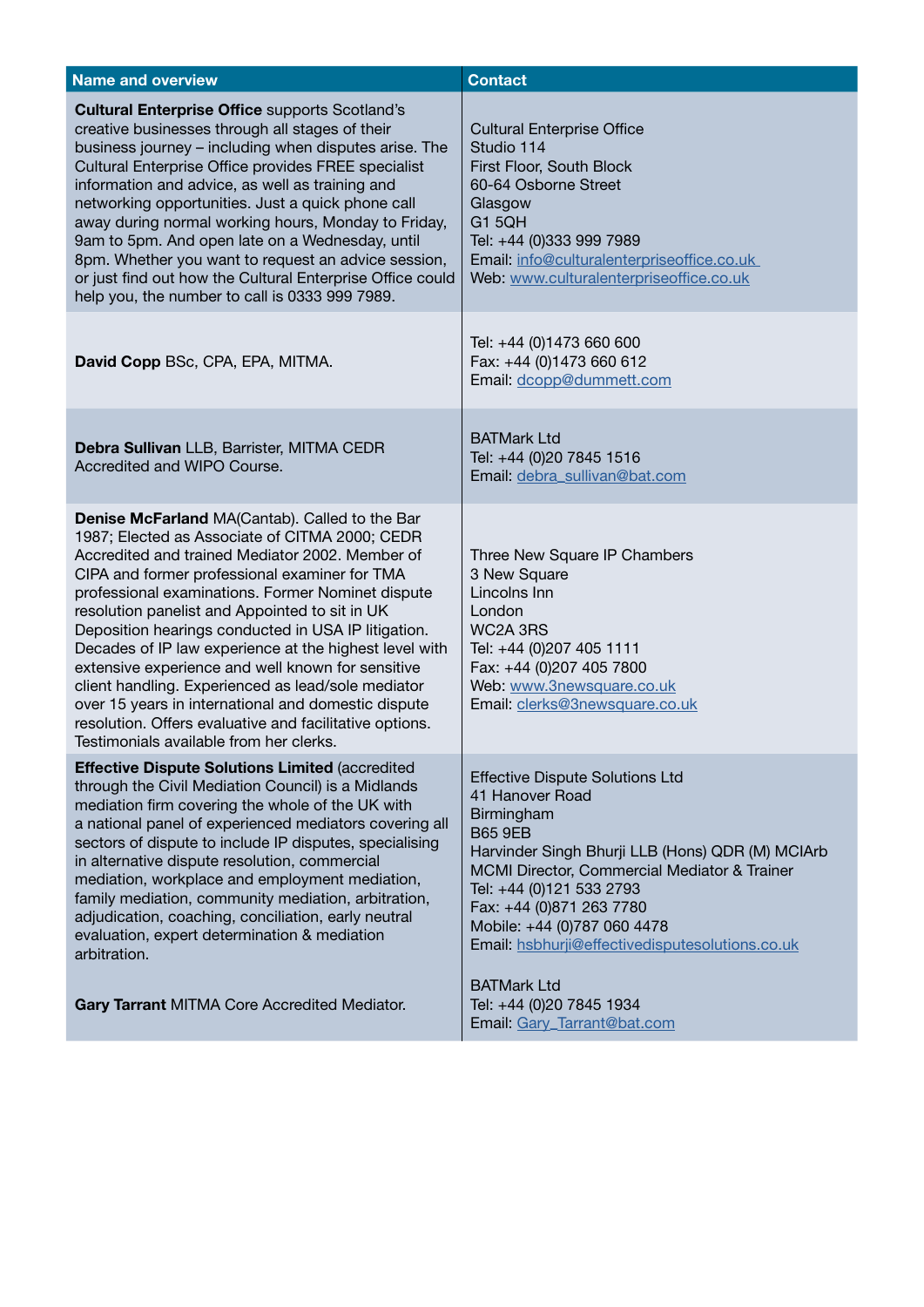| <b>Name and overview</b>                                                                                                                                                                                                                                                                                                                                                                                                                                                                                                                                                                                       | <b>Contact</b>                                                                                                                                                                                                               |
|----------------------------------------------------------------------------------------------------------------------------------------------------------------------------------------------------------------------------------------------------------------------------------------------------------------------------------------------------------------------------------------------------------------------------------------------------------------------------------------------------------------------------------------------------------------------------------------------------------------|------------------------------------------------------------------------------------------------------------------------------------------------------------------------------------------------------------------------------|
| Greg Rance BA LLB is a trained Mediator and a<br>practicing Solicitor. Greg specialises in mediating civil<br>disputes and has a particular interest in the promotion<br>of online mediation. Greg can arrange for you to<br>mediate your dispute online and will make all the<br>arrangements at no extra cost. Greg is also happy to<br>mediate in the traditional face-to-face manner. As well<br>as being a certified Mediator, Greg is a member of the<br>Civil Mediation Council.                                                                                                                        | Medwebservices<br>9 Chapman Courtyard<br><b>Turners Hill</b><br>Cheshunt<br>Hertfordshire<br>EN8 9FD<br>Mob: +44 (0)7956 251 228<br>Tel: +44 (0)1992 642884<br>Email: info@medwebservices.org<br>Web: www.medwebservices.org |
| Guy Hollingworth. Guy has 18 years' experience in<br>practice as a barrister at One Essex Court, one of the<br>UK's leading sets of commercial Chambers. He is a<br>CEDR accredited mediator and member of the Civil<br>Mediation Council and has recently taught mediation<br>at Cologne University. As a specialist in Intellectual<br>Property, Guy is recognised by Chambers & Partners<br>and Legal 500 as a leader in his field, with particular<br>expertise in trade marks, copyright, designs, database<br>rights, confidential information and passing off, as well<br>as licensing and IT disputes. | Email: ghollingworth@oeclaw.co.uk<br>Mediator: www.ipmediator.co.uk<br>Barrister: www.oeclaw.co.uk                                                                                                                           |
| Ian Gill RTMA, CPA, EPA.                                                                                                                                                                                                                                                                                                                                                                                                                                                                                                                                                                                       | A.A. Thornton & Co.<br>Tel: +44 (0)20 7405 4044<br>Email: isg@aathornton.com                                                                                                                                                 |
| <b>Ian Starr</b> MA (Cantab) Fellow of the Chartered<br>Institute of Arbitrators INTA Appointed Mediator on<br><b>INTA's International Panel of Neutrals, Conducted</b><br>several mediations.                                                                                                                                                                                                                                                                                                                                                                                                                 | Ashurst<br>Tel: +44 (0)20 7638 1111<br>Email: jan.starr@ashurst.com                                                                                                                                                          |
| <b>IDRS Limited, as the specialists in cost controlled</b><br>ADR, IDRS Ltd provides solutions for the resolution of<br>IP disputes. Solutions that put parties in control. Using<br>our international panel of experienced IP mediators<br>and other qualified dispute resolution professionals,<br>we provide ADR services which are transparently<br>priced, flexible and easy to understand.                                                                                                                                                                                                               | 24 Angel Gate<br><b>City Road</b><br>London<br>EC1V <sub>2PT</sub><br>Tel: +44 (0)20 7520 3800<br>Fax: +44 (0)20 7520 3829<br>Email: info@idrs.ltd.uk                                                                        |
| <b>Ike Ehiribe</b> FCIArb, Q.D.R, a practising barrister,<br>arbitrator and accredited mediator with a special<br>interest in IP disputes. He is on the panel of neutrals of<br>WIPO and has undertaken WIPO training courses on<br>IP arbitration and domain name dispute resolution. He<br>is listed on a number of IP/IT arbitration and mediation<br>panels of the Chartered Institute of Arbitrators, the<br>Academy of Experts, and the Kuala Lumpur Regional<br>Centre for Arbitration.                                                                                                                 | 960 Capability Green<br>Bedfordshire<br>Luton<br><b>LU2 9LJ</b><br>Tel: +44 (0)1582 635 137<br>Fax: +44 (0)1582 647 788<br>DX: 131612 Luton 11<br>Email: ehiribe@aol.com                                                     |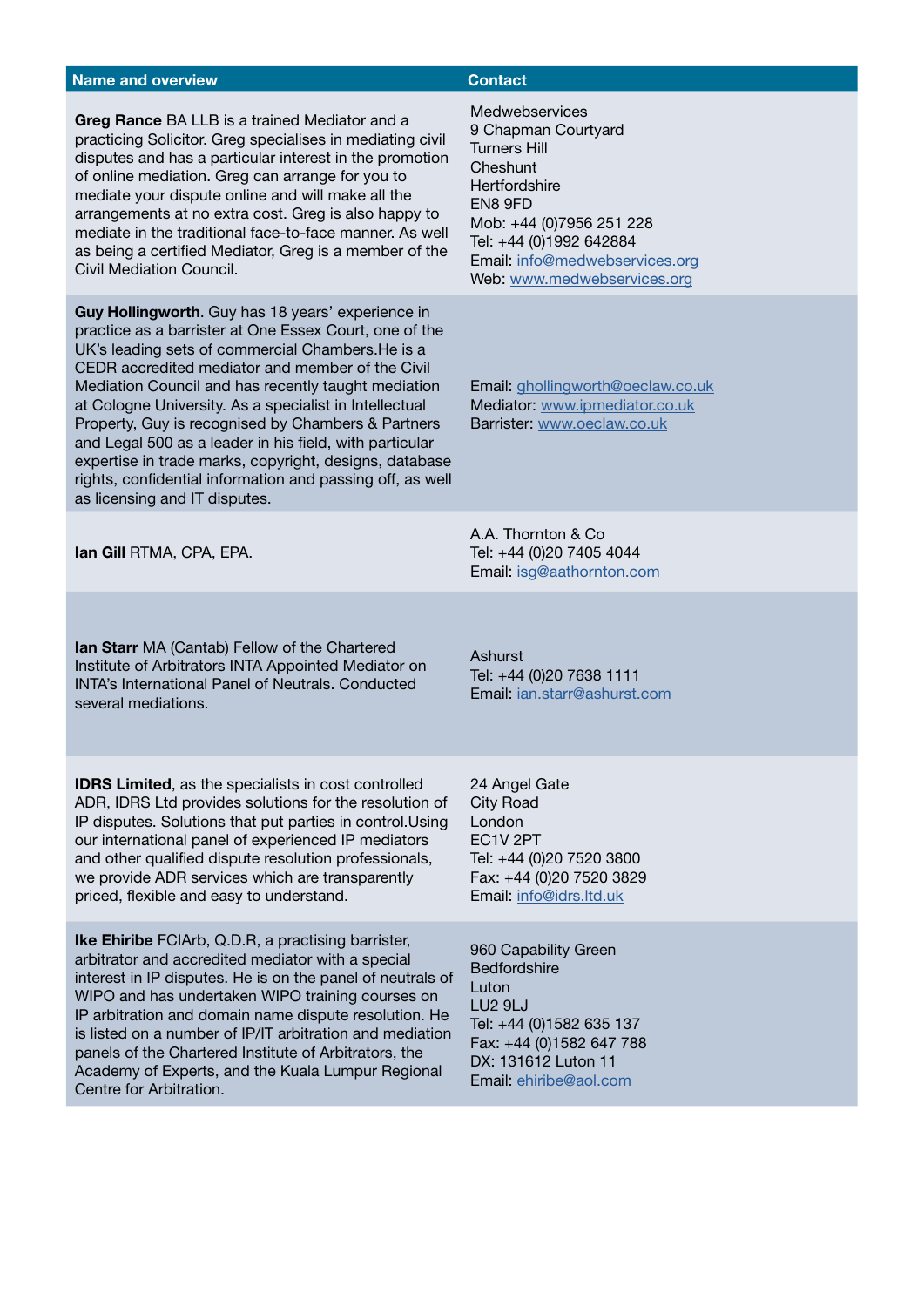| <b>Name and overview</b>                                                                                                                                                                                                                                                                                                                                                                                                                                                                                                                                   | <b>Contact</b>                                                                                                                                                       |
|------------------------------------------------------------------------------------------------------------------------------------------------------------------------------------------------------------------------------------------------------------------------------------------------------------------------------------------------------------------------------------------------------------------------------------------------------------------------------------------------------------------------------------------------------------|----------------------------------------------------------------------------------------------------------------------------------------------------------------------|
| <b>International Institute for Conflict Prevention</b><br>and Resolution (CPR Institute), a global alliance of<br>leading general counsel, attorneys and academics, has<br>appointed the highest quality Neutrals to our Panels<br>to assist in the resolution of sophisticated business<br>and public disputes. The individuals who comprise the<br>IP/Technology Panel are leaders of the legal, bar and<br>business world and world-class practitioners of state-<br>of-the art, innovative alternative dispute resolution<br>techniques and practices. | 575 Lexington Avenue<br>21st Floor<br>New York<br><b>NY</b><br>10022<br>Tel: (212) 949-6490<br>Fax: (212) 949-8859                                                   |
| <b>International Trademark Association (INTA)</b> provides<br>a panel of Neutrals organised by region and further<br>resources relating to mediation.                                                                                                                                                                                                                                                                                                                                                                                                      |                                                                                                                                                                      |
| IP and Media ADR Group is a group of IP specialist<br>barristers who are also accredited mediators and who<br>accept direct appointments through their clerks.                                                                                                                                                                                                                                                                                                                                                                                             |                                                                                                                                                                      |
| James Bridgeman FCIArb, Chartered Abitrator,<br>Barrister at Law a practising barrister, chartered<br>arbitrator and WIPO trained mediator with a special<br>interest in the resolution of domestic and international<br>intellectual property disputes. Frequently appointed<br>as neutral, both by party appointment and institutional<br>nomination, he is a founder member of the Chartered<br>Institute of Arbitrators IP & ICT interest group and a<br>former Chairman of the Irish Branch of the CIArb.                                             | Email: bridgeman@iol.ie                                                                                                                                              |
| Jane Lambert has successfully mediated several IP<br>disputes including trade mark oppositions from the<br>Registry. "I have been a fellow of the Chartered Institute<br>of Arbitrators since 1992 and an accredited mediator of<br>CIArb since 2002. I am currently a member of various<br>mediation panels and associations including the WIPO<br>and the DRS-CIArb IP & Electronic Media Panel."                                                                                                                                                        | The Media Centre<br>7 Northumberland Street<br>Huddersfield<br>HD1 1RL<br>Tel: +44 (0)870 990 5081<br>Fax: +44 (0)870 990 5082<br>Email: jillhayfield@googlemail.com |
| Jane Player is an accredited mediator having mediated<br>over 250 disputes both domestic and international. Her<br>expertise focuses on general corporate and contractual<br>claims, fraud and project disputes in the IP/IT and<br>media sectors. Jane has particular experience dispute<br>resolution and has a leading reputation for managing<br>cross cultural aspects of collaborations, joint venture<br>and shareholder disputes.                                                                                                                  | 79 St James Drive<br>London Sw17 7RP<br>Telephone . 0044 7786544055<br>Email: jplayer@janeplayermediation.com<br>Web: www.janeplayerMediation.com                    |
| <b>Jennifer Maddox BA Economics (1976), RTMA,</b><br>Trade Mark & Design Litigators' Certificate (2005)<br>has practised for 25 years as a qualified Trade Mark<br>Attorney in private practice. "I have substantial<br>experience of contentious trade mark matters and have<br>acted for clients in many negotiations for settlement of<br>disputes relating to trade mark infringement, passing<br>off, oppositions, invalidity actions and revocations.<br>Negotiation of settlements probably constitutes more<br>than 50% of my current workload."   | 174 Mulgrave Road<br>Cheam<br>Surrey<br><b>SM2 6JS</b><br>W.P. Thompson & Co.<br>Tel: +44 (0)151 709 3961<br>Email: jmm@wpt.co.uk                                    |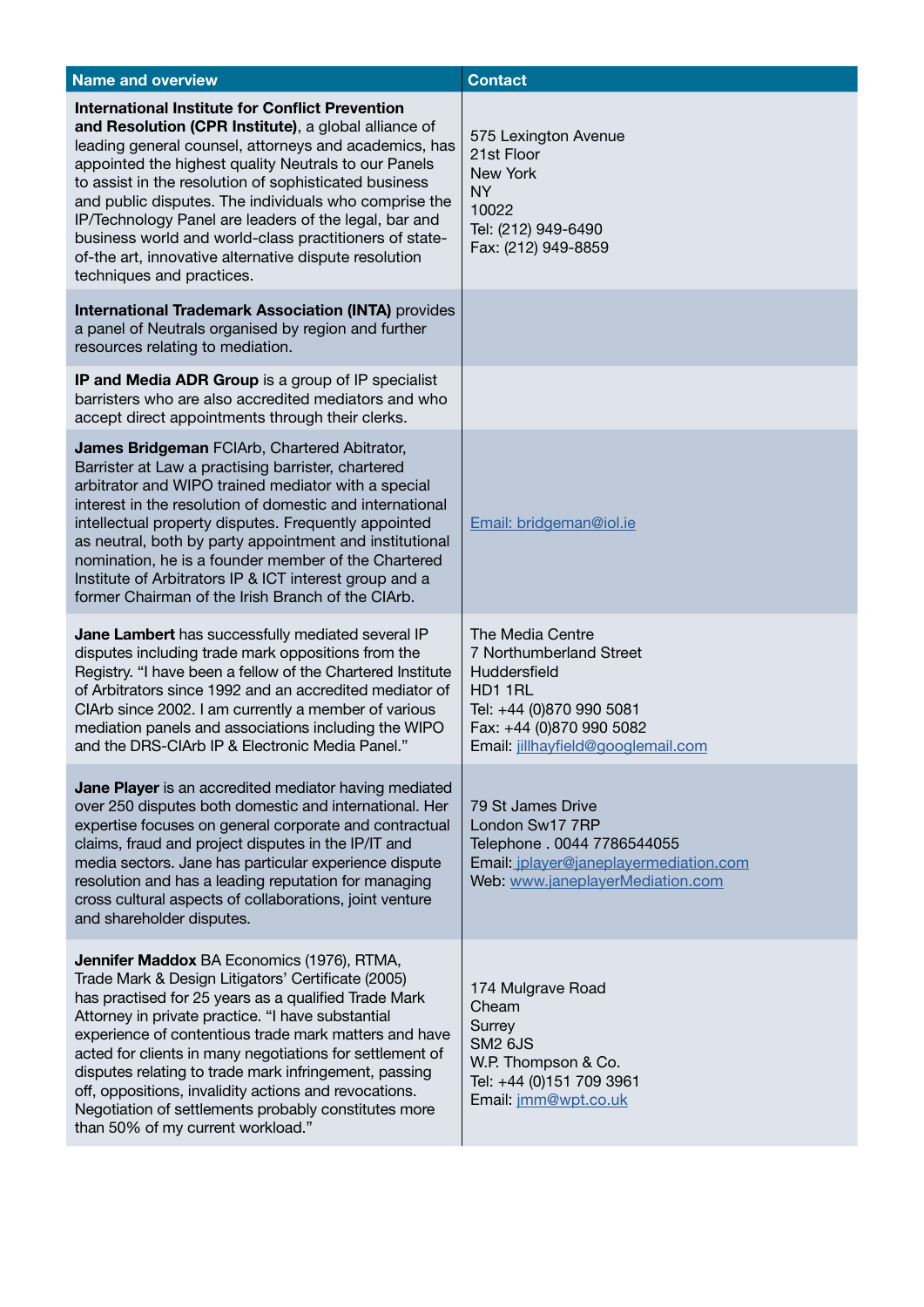| <b>Name and overview</b>                                                                                                                                                                                                                                                                                                                                                                                                                                                                                                                                                                                                             | <b>Contact</b>                                                                                                                                                                           |
|--------------------------------------------------------------------------------------------------------------------------------------------------------------------------------------------------------------------------------------------------------------------------------------------------------------------------------------------------------------------------------------------------------------------------------------------------------------------------------------------------------------------------------------------------------------------------------------------------------------------------------------|------------------------------------------------------------------------------------------------------------------------------------------------------------------------------------------|
| Jeremy Lack, a Swiss, British and US barrister/<br>lawyer, arbitrator and mediator, focusing on the<br>prevention and resolution of international and cross-<br>cultural disputes in a broad range of commercial and<br>intellectual property matters since 1989. Admitted by<br>the US Patent and Trademark Office. Familiar with<br>common law and civil law proceedings.                                                                                                                                                                                                                                                          | 23 Ave. de Beau-Séjour<br>CH-1206<br>Geneva<br>Switzerland<br>Tel: +41-79-247 1519<br>Fax: +41-22-789 7901<br>Blackberry: jeremy.lack@quadrantchambers.com<br>Email: lack@altenburger.ch |
| Jon Lang, an independent Mediator CEDR Accredited<br><b>MATA's Advanced Mediation Training Course;</b><br>Solicitor, Law Society; Accredited Mediator and<br>Member of Chartered Institute of Arbitrators (CIArb);<br>Full time mediator. Several IP and IT disputes.<br>Regularly appointed by CEDR, WIPO and other<br>service providers, as well as by solicitors and trade<br>mark agents direct. Mediation Committee of the<br>International Bar Association coaches on the CIArb<br>mediation training course and member of CIArb<br>mediation Panel of Neutrals, WIPO Panel of Neutrals<br>and various other mediation panels. | Tel: +44 (0)20 7868 1685<br>Email: jl@jonlang.com                                                                                                                                        |
| John Reid BA, PhD, CPA CEDR Accredited<br>Mediator. Acted as assistant mediator in a number of<br>CEDR Mediations. Wide experience in Unilever career<br>in major negotiations. Joint Chairman, with<br>Keith Havelock (CITMA), of CIPA/CITMA Mediation<br>sub-committee.                                                                                                                                                                                                                                                                                                                                                            | Consultant Abel & Imray<br>Tel: +44 (0)1225 480 080<br>Email: johnmackayreid@hotmail.com                                                                                                 |
| Katrina Burchell LLB (Hons), FITMA INTA Panel<br>of Neutrals; WIPO Mediation course; Practised<br>outside IP field.                                                                                                                                                                                                                                                                                                                                                                                                                                                                                                                  | Tel: +44 (0)20 7822 5395<br>Fax: +44 (0)20 7822 5817<br>Email: katrina.burchell@unilever.com                                                                                             |
| LawWorks Mediation offer free mediations.<br>throughout England and Wales, for disputes where one<br>of the parties is unable to afford to pay for a mediator.<br>We accept all types of civil and commercial disputes.<br>LawWorks has a Panel of over 80 qualified lawyer<br>mediators with a wide range of expertise.                                                                                                                                                                                                                                                                                                             | Lavinia Shaw-Brown<br>Tel: +44 (0)20 7090 7354<br>Email: Isb@lawworks.org.uk                                                                                                             |
| Lisa Brunton-Reid CEDR Accredited Mediator,<br>LLB, MITMA.                                                                                                                                                                                                                                                                                                                                                                                                                                                                                                                                                                           | Tel: +44 (0)20 7845 1466<br>Email: lisa brunton-reed@bat.com                                                                                                                             |
| Mary Vitoria QC IP. "I am an independent mediator<br>and accept direct appointments through my clerk.<br>I have conducted mediations involving patents,<br>trade marks, passing off, copyright, design right and<br>licensing disputes."                                                                                                                                                                                                                                                                                                                                                                                             |                                                                                                                                                                                          |
| Michael Cover FCIArb, CArb, Solicitor ADR Group<br>Accredited CEDR Registered Mediator; Specialises<br>in IP, IT, Media Law, Contractual Disputes, Insurance<br>and Financial Services Member of INTA's Panel of<br>Neutrals. Admitted to the Court of Appeal Mediation<br>Scheme Panel and the Law Society's Full Member - In<br>Places of Strife.                                                                                                                                                                                                                                                                                  | Tel: + 44 (0)203 326 8549<br>Mobile: +44 (0)7766 225 128                                                                                                                                 |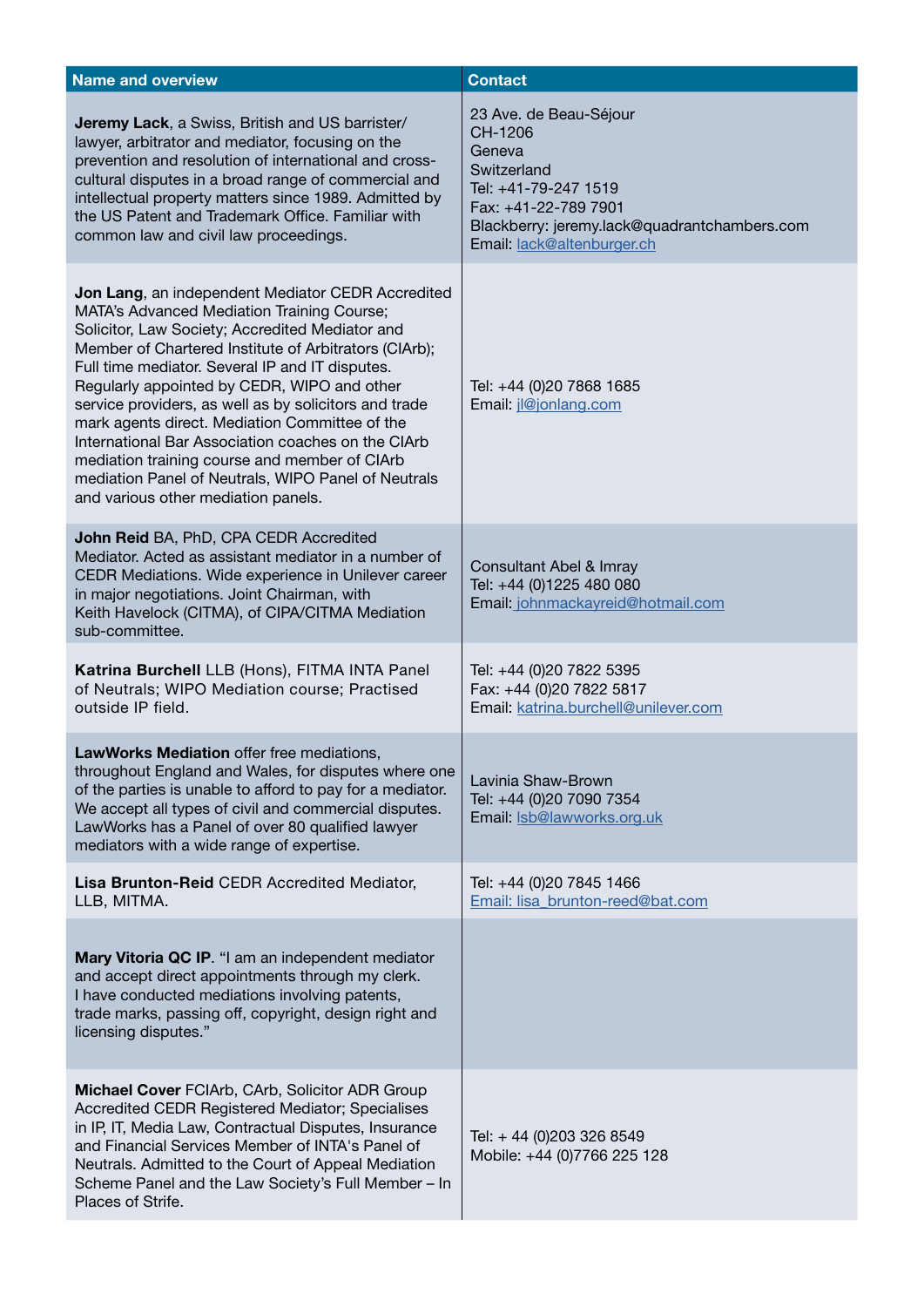| <b>Name and overview</b>                                                                                                                                                                                                                                                                                                                                                                                                                                                                                                                                 | <b>Contact</b>                                                                                                                                                                                                                                                                                                                    |
|----------------------------------------------------------------------------------------------------------------------------------------------------------------------------------------------------------------------------------------------------------------------------------------------------------------------------------------------------------------------------------------------------------------------------------------------------------------------------------------------------------------------------------------------------------|-----------------------------------------------------------------------------------------------------------------------------------------------------------------------------------------------------------------------------------------------------------------------------------------------------------------------------------|
| Michael Edenborough QC MA (Natural Sciences),<br>DPhil (Biophysics). Accredited as a mediator by<br>the London School of Mediation Faculty. He is<br>especially versed in facilitative mediation, but if the<br>parties wish for the process to become evaluative,<br>he can offer a range of possible approaches to suit<br>any particular circumstances.                                                                                                                                                                                               | Serle Court<br>6 New Square<br>Lincoln's Inn<br>London<br>WC2A 3QS<br>Tel: +44 (0)20 7242 6105<br>Email: MEdenborough@SerleCourt.co.uk                                                                                                                                                                                            |
| Michael Leathes, Director of the International Institute<br>for Conflict Prevention & Resolution (www.cpradr.org),<br>member of the Panels of Neutrals of the International<br>Trademark Association and the Institute of Trade Mark<br>Attorneys. CEDR Accredited Mediator (1997).                                                                                                                                                                                                                                                                      | 174 Mulgrave Road<br>Cheam<br>Surrey<br><b>SM2 6JS</b><br><b>British American Tobacco</b><br>Tel: +44 (0)20 7845 1431<br>Email: Michael@Leathes.com                                                                                                                                                                               |
| Michael Silverleaf specialises in IP and commercial<br>mediations. He has practised as a barrister since 1980<br>and became a QC in 1996. He has been a mediator<br>since being trained and accredited by ADR Chambers<br>in 2003 and has both conducted and represented<br>clients at dozens of mediations. A fuller description<br>of his practice and background can be found on his<br>LinkedIn profile (see contact details). He practises from<br>11 South Square, Gray's Inn where his friendly and<br>approachable clerks will be happy to help. | 11 South Square,<br>Gray's Inn,<br>London<br>WC1R5EY<br>Tel: +44 (0)20 7405 1222<br>Email: clerks@11southsquare.com<br>msilverleaf@11southsquare.com<br>https://www.linkedin.com/in/michael-silverleaf-<br>a2a985197?lipi=urn%3Ali%3Apage%3<br>Ad flagship3 profile view base contact<br>details%3BXjUmGc4USXaTo5OvKF5%2FzA%3D%3D |
| Nicholas Kounoupias LLB, QDR is an experienced<br>dispute resolution practitioner practising in the field<br>of intellectual property. He has extensive mediation<br>experience both as a representative of various music<br>industry organisations and he has also conducted a<br>number of mediations himself. Nick is particularly well<br>known for finding innovative and creative solutions<br>to seemingly intractable disputes using well homed<br>communication skills.                                                                         | Tel: +44 (0)20 8642 8280 Home/Fax<br>Tel: +44 (0)20 7306 4057 Work<br>Tel: +44 (0)7768 201998 Mobile<br>Email: nick.kounoupias@btopenworld.com<br>or nick@nemesisdisputeresolution.com                                                                                                                                            |
|                                                                                                                                                                                                                                                                                                                                                                                                                                                                                                                                                          |                                                                                                                                                                                                                                                                                                                                   |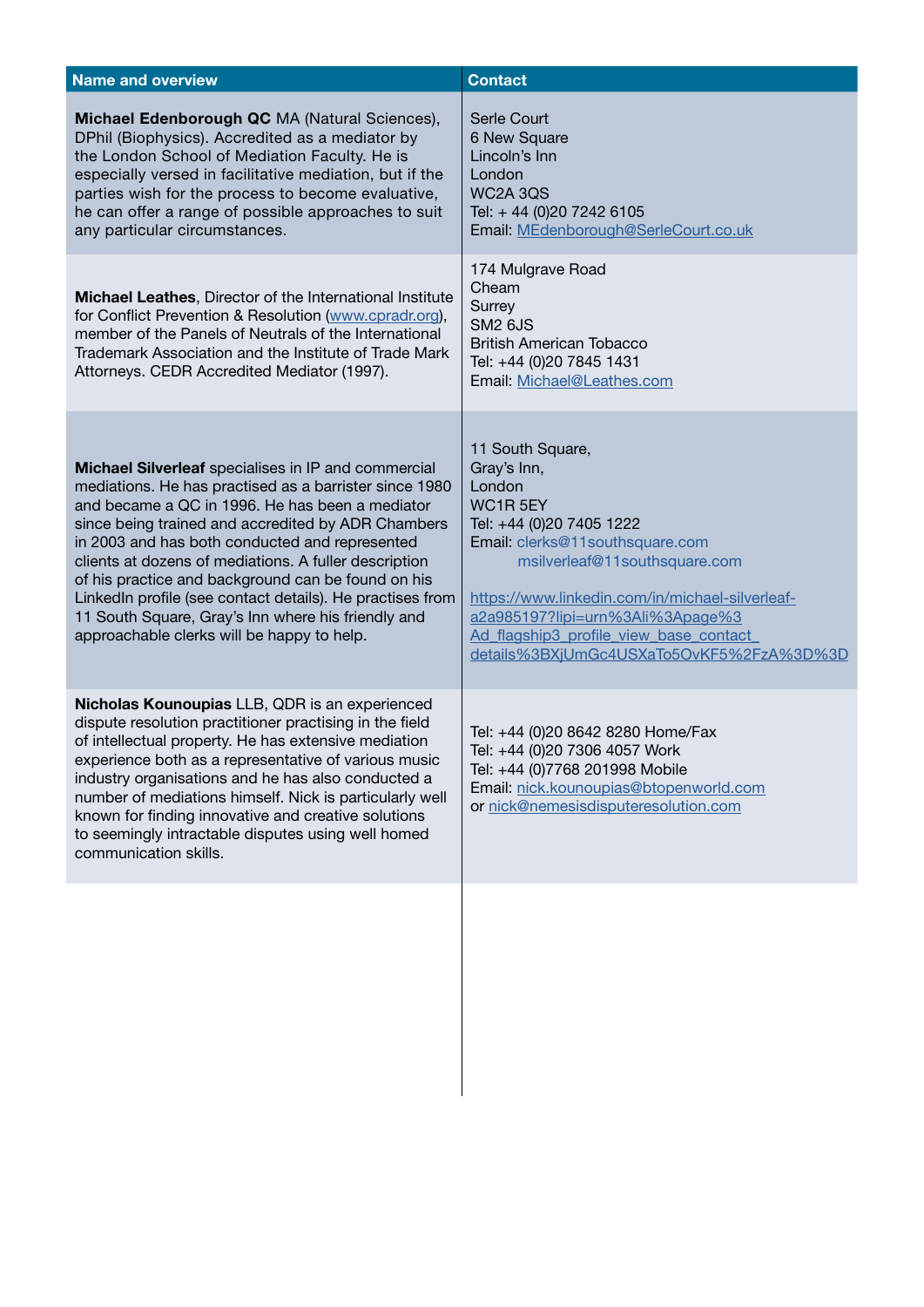| <b>Name and overview</b>                                                                                                                                                                                                                                                                                                                                                                                                                                                                                                                                                                                                              | <b>Contact</b>                                                                                                                                                                                  |
|---------------------------------------------------------------------------------------------------------------------------------------------------------------------------------------------------------------------------------------------------------------------------------------------------------------------------------------------------------------------------------------------------------------------------------------------------------------------------------------------------------------------------------------------------------------------------------------------------------------------------------------|-------------------------------------------------------------------------------------------------------------------------------------------------------------------------------------------------|
| Nominet operate a free Dispute Resolution Service<br>(DRS) as a fast and transparent process to help people<br>and organisations settle domain name disputes, where:<br>The person making the complaint has rights in a name<br>which is similar to the domain name, and; The person<br>who has registered the domain name has taken unfair<br>advantage of those rights. This service is based on free,<br>confidential mediation, with decisions made by experts<br>used to break any deadlock. The DRS can usually<br>provide a quicker and cheaper resolution to disputes<br>than going through the courts.                       | Minerva House<br><b>Edmund Halley Road</b><br><b>Oxford Science Park</b><br>OX4 4DQ<br>Tel: +44 (0)1865 332 248<br>Email: drs@nominet.org.uk<br>Web: www.nominet.org.uk/go/drs                  |
| Penelope Nicholls MA(Oxon), DESup, FITMA, WIPO<br>Course in Mediation Techniques. Participant in<br>commercial mediation - June 2004                                                                                                                                                                                                                                                                                                                                                                                                                                                                                                  | D. Young & Co.<br>Tel: +44 (0)20 7269 8550<br>Email: pan@dyoung.co.uk                                                                                                                           |
| Paul Johnston LLB (Hons), CPA, MITMA, CEDR<br>Accredited Mediator; Represented ICI in mediations<br>in the UK and Latin America; Member of INTA's ADR<br>Committee.                                                                                                                                                                                                                                                                                                                                                                                                                                                                   | ICI Group Intellectual Property<br>Tel: +44 (0)1753 877 464<br>Email: paul.johnstonllb@googlemail.com                                                                                           |
| <b>Paul Walsh BA INTA Trained and ADR Chambers.</b>                                                                                                                                                                                                                                                                                                                                                                                                                                                                                                                                                                                   | <b>Bristows</b><br>Tel: +44 (0)20 7400 8000<br>Email: paul.walsh@bristows.com                                                                                                                   |
| Philip A. Hannay LLB, Dip.LP, Pg.Cert, NP, LLM.<br>Scottish Solicitor, twice awarded the title 'IP Lawyer<br>of the Year' by the Law Awards of Scotland for<br>outstanding contentious and non-contentious IP<br>legal work. Over 51 years (combined) of active<br>board experience through executive, non-executive,<br>company secretarial and honorary appointments.<br>Co-convener and Chair of the Scottish Intellectual<br>Property Conference 2012 (IP Dispute Resolution<br>for SMEs) and 2011 (Intellectual Property Valuation).<br>Offers well-rounded commercial approach to<br>mediation and IP dispute resolution needs. | <b>Cloch Solicitors</b><br><b>Standard Buildings</b><br>94 Hope Street<br>Glasgow<br>Scotland<br><b>G2 6PH</b><br>Tel: +44 (0)141 221 8029<br>Email: philip@cloch.co.uk<br>Web: www.cloch.co.uk |
| Riyaz Jariwalla LLB (Hons) CMC Accredited Meditator,<br>a practising Associate Solicitor specialising in<br>intellectual property litigation and dispute resolution.<br>Areas of work include registered trade mark<br>infringement, registered and unregistered design<br>infringement, copyright infringement, passing off,<br>seizure of counterfeit goods and domain name recovery.<br>Riyaz has 10 years of experience with intellectual<br>property law, is technically proficient and has studied<br>numerous computer and web-based languages such as<br>HTML, ASP, .NET, PHP and JavaTM.                                     | Tel: +44 (0)1242 248 426<br>Email: riyaz.jariwalla@bpe.co.uk<br><b>BPE Solicitors LLP</b><br>St James' House<br>St James' Square<br>Cheltenham<br><b>GL50 3PR</b>                               |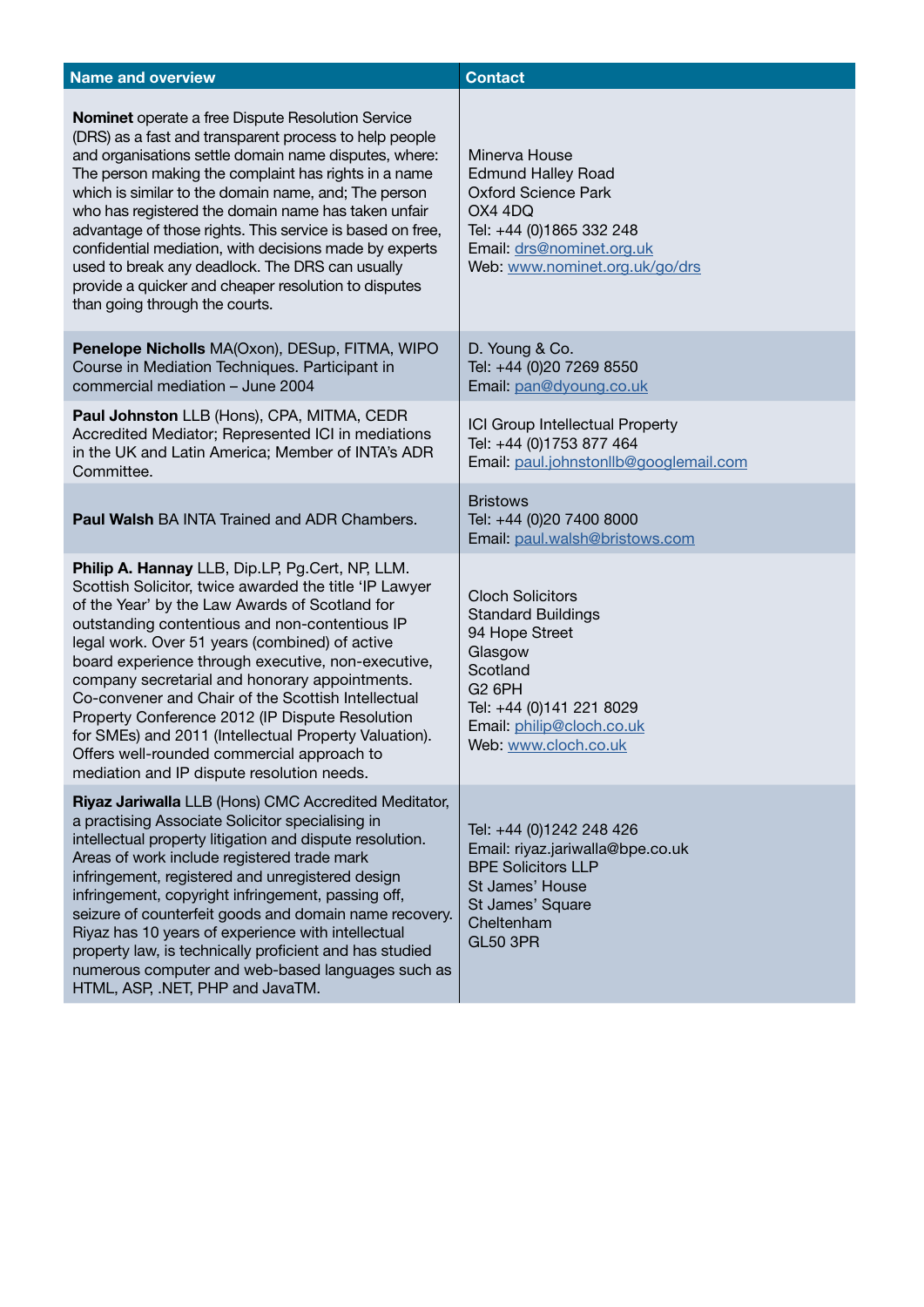| <b>Name and overview</b>                                                                                                                                                                                                                                                                                                                                                                                                                                                                                                                                                                                                                                                                                                                                                                                                                                                                                                                                                                                                                                                                                                                                                                                                                                                                                                                                                                                                                                                                                                                                                                                                                                                                                                                                                                                                | <b>Contact</b>                                                                                                                                                                                                                                                                                |
|-------------------------------------------------------------------------------------------------------------------------------------------------------------------------------------------------------------------------------------------------------------------------------------------------------------------------------------------------------------------------------------------------------------------------------------------------------------------------------------------------------------------------------------------------------------------------------------------------------------------------------------------------------------------------------------------------------------------------------------------------------------------------------------------------------------------------------------------------------------------------------------------------------------------------------------------------------------------------------------------------------------------------------------------------------------------------------------------------------------------------------------------------------------------------------------------------------------------------------------------------------------------------------------------------------------------------------------------------------------------------------------------------------------------------------------------------------------------------------------------------------------------------------------------------------------------------------------------------------------------------------------------------------------------------------------------------------------------------------------------------------------------------------------------------------------------------|-----------------------------------------------------------------------------------------------------------------------------------------------------------------------------------------------------------------------------------------------------------------------------------------------|
| <b>Rouse Legal (formerly Willoughby &amp; Partners),</b><br>a specialist IP and IT solicitors practice. We are<br>experienced in all aspects of dispute resolution,<br>including mediation. We regularly advise clients on,<br>and represent clients in, mediation and have 6 trained<br>mediators who are IP specialists. We are also able<br>to provide suitable mediation facilities and conduct<br>mediations in languages other than English.                                                                                                                                                                                                                                                                                                                                                                                                                                                                                                                                                                                                                                                                                                                                                                                                                                                                                                                                                                                                                                                                                                                                                                                                                                                                                                                                                                      | Rouse Legal (formerly Willoughby & Partners)<br>11th Floor<br><b>Exchange Tower</b><br>1 Harbour<br><b>Exchange Square</b><br>London<br>E14 9GE<br>Karen Fong<br>Managing Partner of Rouse Legal (formerly Willoughby<br>& Partners)<br>Tel: +44 (0)20 7536 4127<br>Email: kfong@iprights.com |
| Ryan Abbott M.D., Esq. has extensive domestic and<br>international experience in the fields of intellectual<br>property and health care, and offers unique expertise<br>in such matters as biologics, pharmaceuticals,<br>medical devices, medical and life sciences, computer<br>technology and distributed ledger technology.<br>Dr. Abbott has served as partner at a litigation<br>firm, general counsel of a mid-stage biotechnology<br>company and of counsel at a firm specializing in<br>transactional matters and intellectual property litigation<br>for life science companies. In these capacities,<br>he has been outside and inside counsel for both<br>claimants and respondents. He has also worked as<br>an expert for the European Commission, the World<br>Intellectual Property Organization (WIPO) and the<br>World Health Organization (WHO). Dr. Abbott lectures<br>frequently on issues related to artificial intelligence,<br>distributed ledger technologies, and information and<br>communication technology.<br>Dr. Abbott is a licensed and board-certified physician<br>and patent attorney in the United States (California<br>and New York) and a solicitor (non-practicing) in<br>England and Wales. In addition to serving as a JAMS<br>neutral, he is a WIPO mediator and arbitrator, a CEDR-<br>accredited mediator and a Member of the Chartered<br>Institute of Arbitrators (MCIArb). He has a reputation<br>for rigorous preparation, engagement and adaptability.<br>Dr. Abbott is professor of law and health sciences at<br>the University of Surrey School of Law and adjunct<br>assistant professor of medicine at the David Geffen<br>School of Medicine at UCLA. He is a graduate of the<br>University of California San Diego School of Medicine<br>and Yale Law School. | Ryan Abbot M.D., Esq<br><b>Mediator &amp; Arbitrator</b><br>Bio   LinkedIn<br>rabbott@jamsadr.com<br>Case Manager: Veronica Guevara<br>vguevara@jamsadr.com<br>620 Eighth Avenue, 34th Floor<br>New York, NY 10018<br>Phone: 305.371.5267<br>Fax: 305.371.5288                                |
| Sally Field BA (Hons) trained with INTA and ADR Law<br>Chambers; Member of INTA's International Panel of<br>Neutrals; 25 years experience of IP Litigation.                                                                                                                                                                                                                                                                                                                                                                                                                                                                                                                                                                                                                                                                                                                                                                                                                                                                                                                                                                                                                                                                                                                                                                                                                                                                                                                                                                                                                                                                                                                                                                                                                                                             | <b>Bristows</b><br>Tel: +44 (0)20 7400 8000<br>Email: sally.field@bristows.com                                                                                                                                                                                                                |